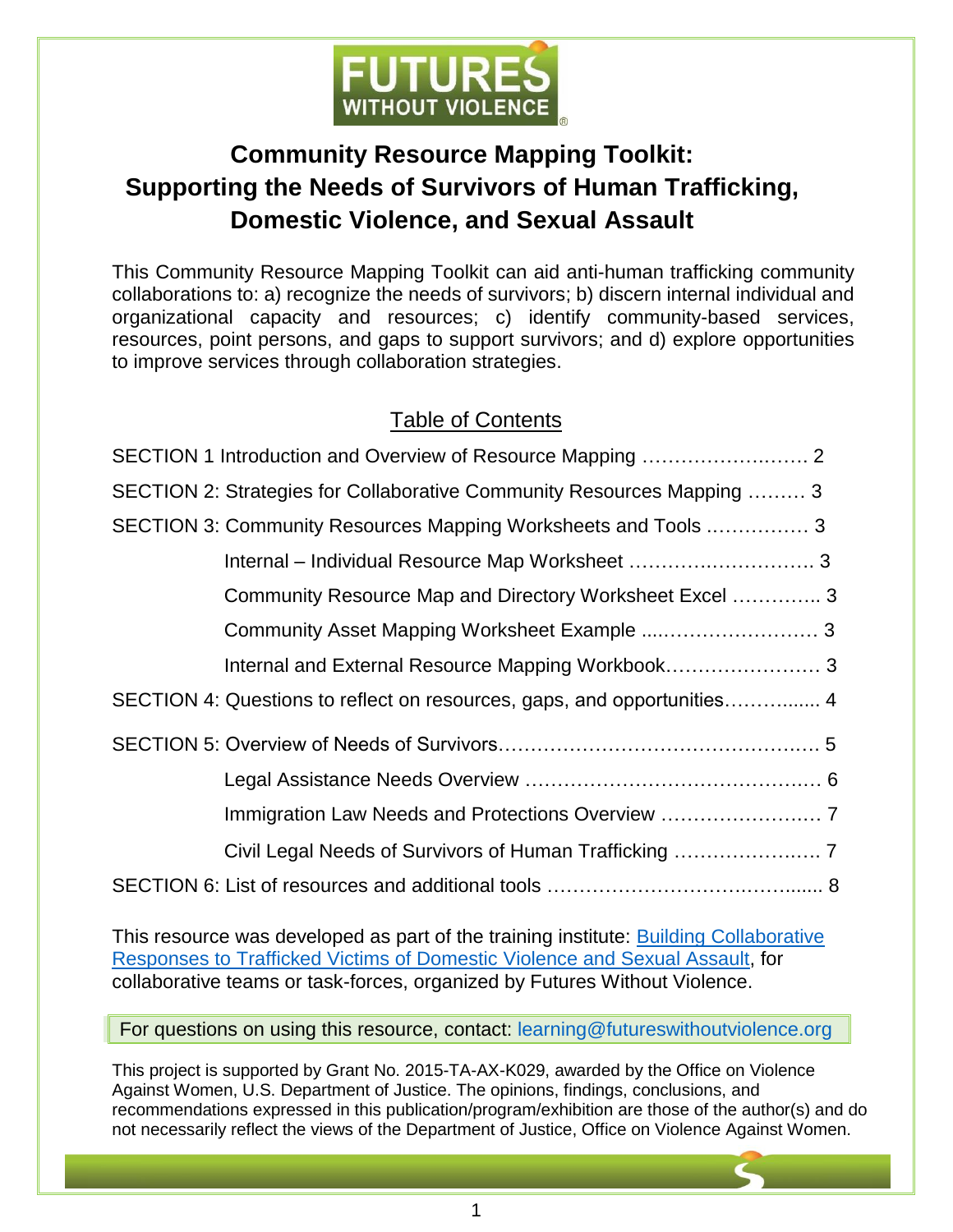### <span id="page-1-0"></span>**SECTION 1: Resource Mapping Overview**

Due to the nature of human trafficking, survivors are likely to need a number of services to support them on their healing journey. The resources needed may include physical and mental health care, legal services, housing resources, support with follow up on advocacy support and goals. It is also important to consider culture, language access, transportation, and childcare access, among other things. Survivors may not know of the available resources and should be advised of their options. The survivor knows themselves the best, and their self-determination should be centered in all aspects throughout the process.

Community mapping and assessment can help identify the capacity of your programs and to uncover needs and resources. Multi-disciplinary and collaborative responses strengthen the coordination of services for those experiencing domestic violence, sexual assault and human trafficking (DV/SA/HT). Identifying resources and cultivating relationships with service providers is key for being prepared for a human trafficking case and to support survivors.

We recommend that you consider your community demographics and identify other forms of violence and issues that overlap with human trafficking, like increasing rates of domestic violence, labor exploitation, homelessness, etc. Identify patterns of trafficking in your community in order to understand survivors' experiences, determine needs, and engage culturally-relevant resources.

It is also valuable to consider identifying community resources that would support survivors in each of these demographic groups, regardless of their prevalence in your local area, as trafficking survivors may come from any background. To prompt your community assessment, consider the following groups:

- American Indian/Alaska Native survivors
- LGBTQ+ survivors
- □ Youth/young adults
- $\Box$  U.S. born survivors
- □ Foreign-born survivors
- Different language needs
- □ Males, female, non-binary
- $\Box$  Survivors of labor trafficking
- $\Box$  Survivors of sex trafficking
- $\Box$  Survivors with disabilities
- $\Box$  Survivors in rural settings
- □ Survivors using substances
- □ Survivors experiencing homelessness
- $\Box$  Survivors in specific industries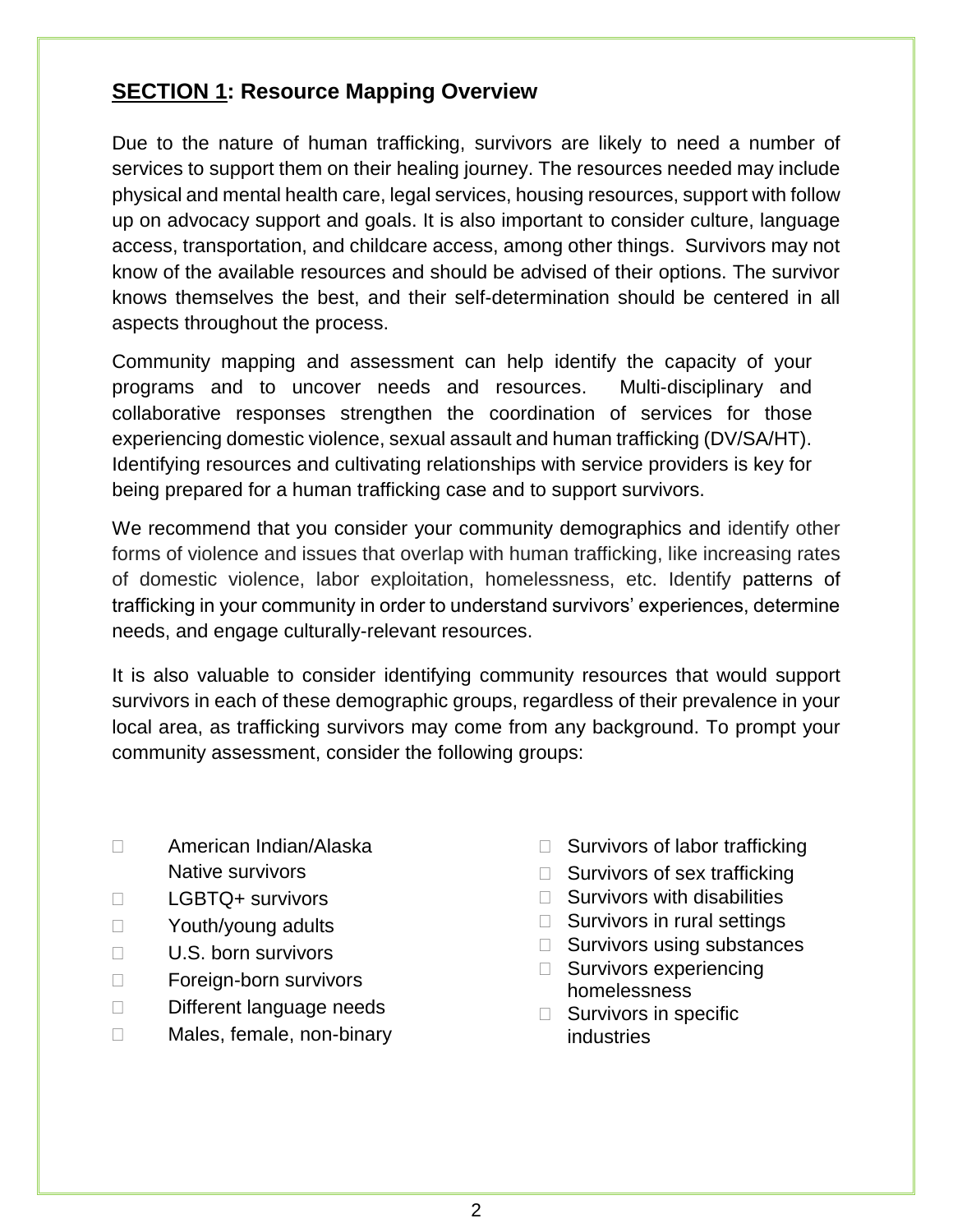# <span id="page-2-0"></span>**SECTION 2: Strategies for Collaborative Community Resources Mapping**

- 1. Identify interest, capacity, and support. Recruit [partners](https://www.advocacyandcommunication.org/wp-content/uploads/2018/04/ACS_Network_Mapping.pdf) and develop a vision.
- 2. Formalize collaboration and partnership. Establish goals and focus, develop a work plan, and clarify roles and responsibilities.
- 3. Engage in an [internal review o](https://www.futureswithoutviolence.org/wp-content/uploads/Internal-Resource-Mapping-to-Support-Survivors-Worksheet-Fillable.pdf)f values, resources, capacity, protocols, and partnerships.
- 4. Compile a list of community resources and point persons. Engage community through survivors' feedback, partnerships, surveys, and online research.

#### **Recommendations:**

- $\Box$  Identify capacity gaps and needs of service providers, and cross train staff at all levels, to build skills to support survivors of domestic violence, sexual assault, and human trafficking.
- $\Box$  Develop or update a resource list with information on points of contact, types of services, community served, roles in supporting survivors, and any other notes.
- $\Box$  Develop a referral process and protocol to ensure a response that includes trauma-informed care and survivor-centered approach. Include confidentiality, immediate safety needs, and culturally appropriate advocacy response in different possible scenarios.
- □ Leverage relationships with service providers to ensure immediate needs are met and ongoing support is provided.
- $\Box$  Get to know the culture and social structure of your community, this helps understand how to address the needs and use its resources.

#### **Tier Approach for Community Resource Mapping**



# **SECTION 3: Community Resources Mapping Worksheets**

Use the worksheets below to identify, map, and discuss individual and community resources.

- ◆ [Internal Individual Organizational Resource Map](https://www.futureswithoutviolence.org/wp-content/uploads/Internal-Resource-Mapping-to-Support-Survivors-Worksheet-Fillable.pdf) to Support Survivors Worksheet
- ◆ [Community Resources](https://www.futureswithoutviolence.org/wp-content/uploads/HT-Community-Resource-Mapping-and-Directory-Worksheet-FUTURES.xlsx) Map and Directory Excel Worksheet, FUTURES
- [Community Asset Mapping](https://www.futureswithoutviolence.org/wp-content/uploads/PRE-WORK-Community-Resource-Mapping-Tool.pdf) Worksheet, (workforce development programs), FUTURES
- [Connecting the Pieces: A Socio-Ecological Approach to Collaboration, Internal and](https://www.futureswithoutviolence.org/wp-content/uploads/HT-Community-Resource-Mapping-workbook-Final-01-2021-Community-Solutions-Web.pdf)  [External Resource Mapping](https://www.futureswithoutviolence.org/wp-content/uploads/HT-Community-Resource-Mapping-workbook-Final-01-2021-Community-Solutions-Web.pdf) Workbook – Community Solutions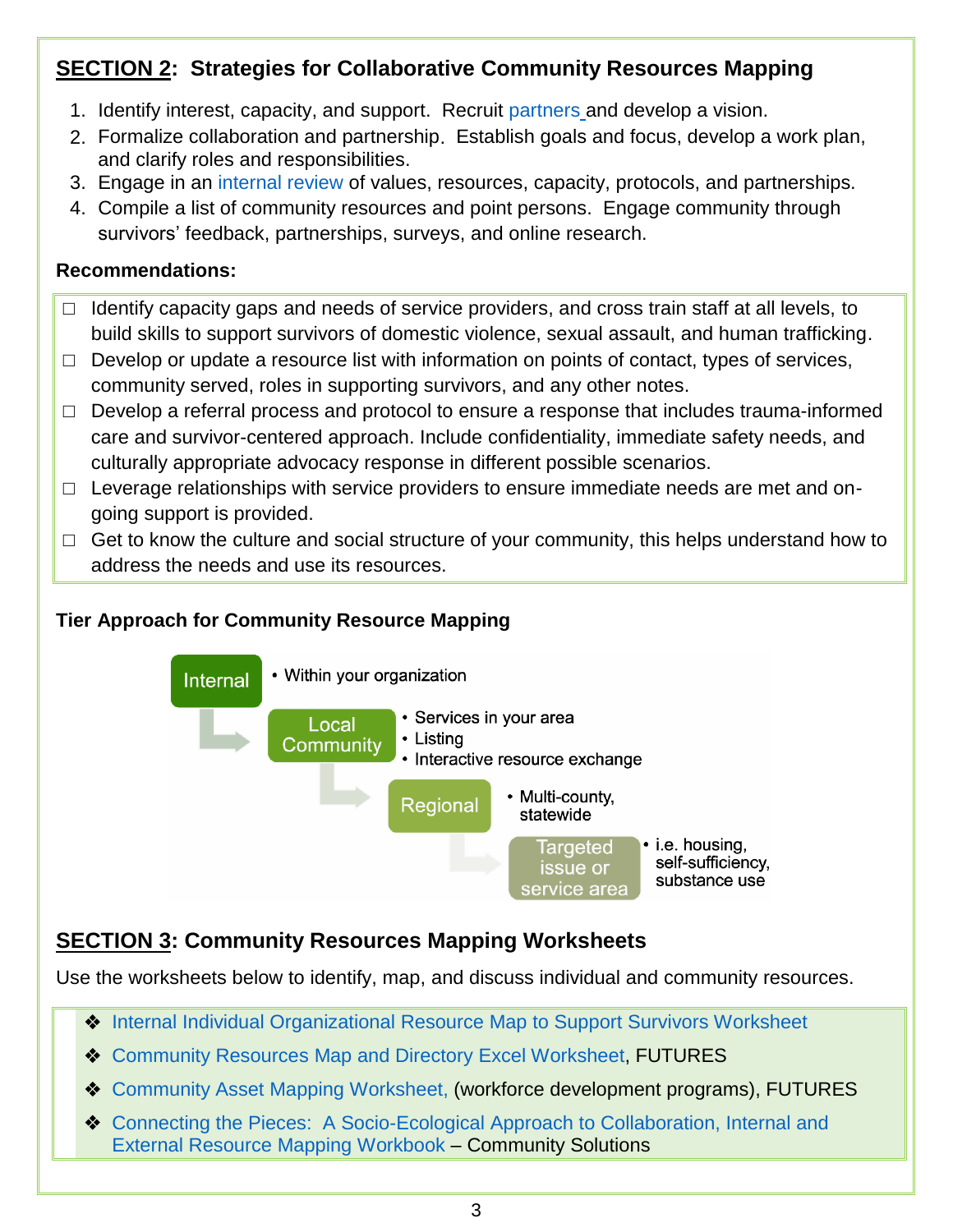#### <span id="page-3-0"></span>**SECTION 4: Questions to reflect on resources, gaps, and opportunities**

These questions are for a collaborative team, to can help assess current resources, gaps, and opportunities for partnerships and to enhance services. This activity can be done after filling out the [community resource map worksheet](https://www.futureswithoutviolence.org/wp-content/uploads/HT-Community-Resource-Mapping-and-Directory-Worksheet-FUTURES.xlsx) attached.

- 1) Over all, what agencies or organizations are addressing human trafficking and providing services to survivors in our community?
- 2) What level of capacity do agencies have to provide services to survivors/victims of human trafficking? Are survivors being turned away due to agency lack of capacity? What are some strengths?
- 3) Are there any gaps in services? Consider: gender, age, ethnicity, language/disability access; minimum standards for assistance. Discuss how to better identify gaps in services.
- 4) What could we do to fill these gaps and who could help bridge the gaps? Who is missing from the table? Think of agencies and champions within advocacy, social, legal services, health, and law enforcement.
- 5) What could our collaboration do together to improve services, referral process, and partnerships to support survivors? Are there potential new collaborations?
- 6) What are the specific industries or settings in your community that might be vulnerable to human trafficking? Based on this, who should be in your collaborative to address the needs of the community?
- 7) Notes on next steps: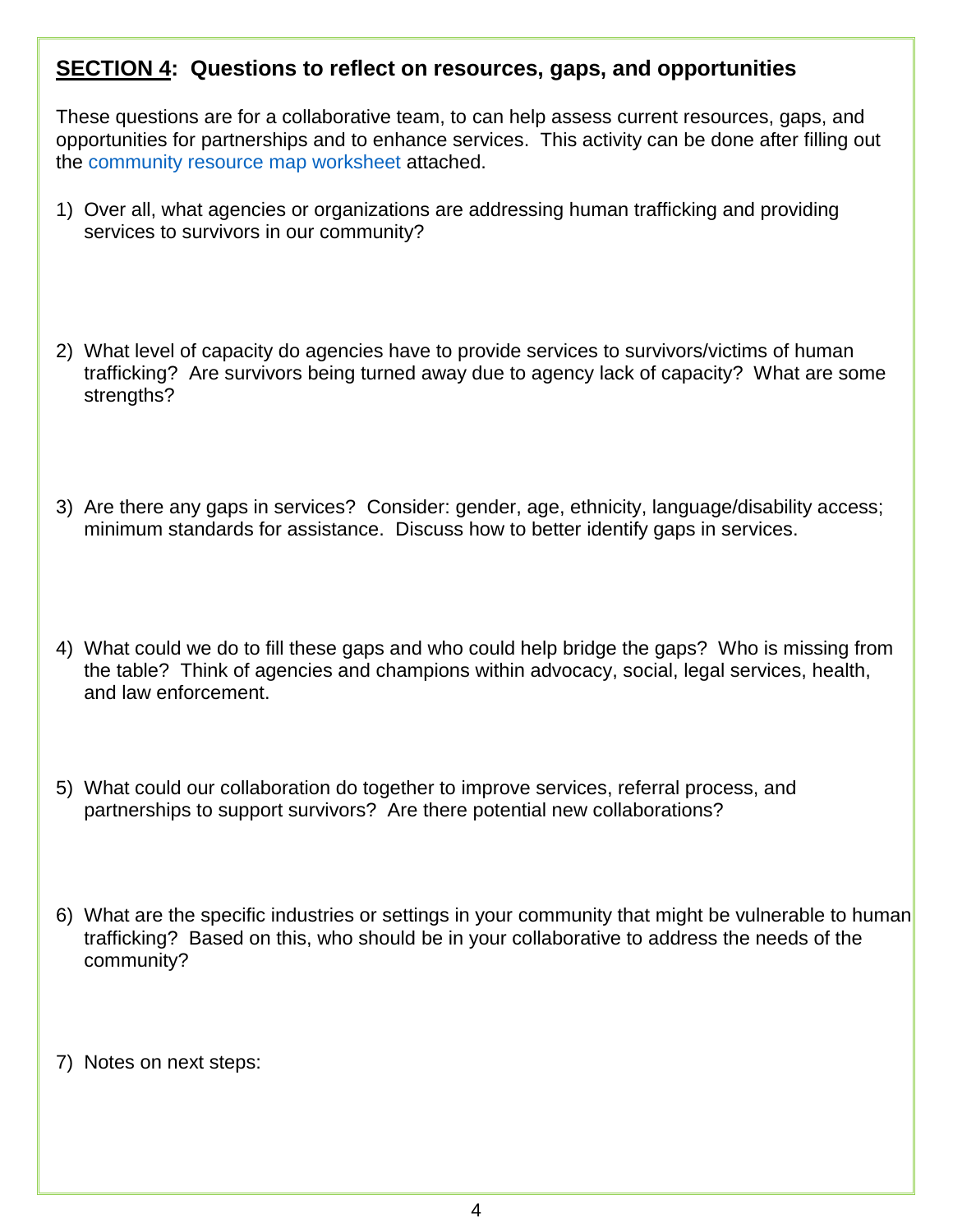# <span id="page-4-0"></span>**SECTION 5: Possible Needs of Survivors of Human Trafficking, Domestic Violence, and Sexual Assault, Overview**

The victim/survivor knows themselves the best and should be included in all aspects of recovery. They will know what they specifically need throughout the process.

| <b>Safety</b>                                            | A safe place to live free from their traffickers. Safety plan.                                                                                                                                                                                                                                  |
|----------------------------------------------------------|-------------------------------------------------------------------------------------------------------------------------------------------------------------------------------------------------------------------------------------------------------------------------------------------------|
| <b>Emergency</b><br><b>Essentials</b>                    | Food, clothing, housing, medical treatment, language access, child care<br>assistance, legal emergency assistance, and emergency financial aid.                                                                                                                                                 |
| <b>Advocacy</b>                                          | Assistance retrieving identification documents, completing applications,<br>attending appointments, and navigating different U.S. systems (e.g.<br>criminal justice, child welfare, immigration, human services,<br>transportation, etc.).                                                      |
| <b>Social Services</b>                                   | Assist victims in receiving services such as food stamps, Medicaid,<br>housing assistance, etc.                                                                                                                                                                                                 |
| <b>Health Care</b>                                       | Medical care, dental care, universal education on healthy relationships,<br>health insurance, work related injuries, addressing chronic health<br>concerns such as HIV/AIDS and STIs (among others). This includes<br>emergency needs and long term care, and overall wellness.                 |
| <b>Mental Health</b>                                     | Counseling, therapy, and support groups. Behavioral health<br>professionals can support survivors with anxiety, depression, post-<br>traumatic stress disorder (PTSD), and substance dependency. They<br>also work with case managers to establish the best course of support<br>for survivors. |
| <b>Case Management</b>                                   | Assistance receiving social services.                                                                                                                                                                                                                                                           |
| <b>Education</b>                                         | GED assistance, enrollment in school, technical/training certification,<br>English language classes.                                                                                                                                                                                            |
| <b>Employment &amp; Life</b><br><b>Skills Counseling</b> | Job training, employment location and placement assistance, and<br>financial management. Assistance with operation of basic household<br>appliances, using public transportation, learning to cook, parenting, etc.                                                                             |
| <b>Faith-Based</b>                                       | Assistance with emergency shelter, basic needs of victims,<br>transportation, and mentorship/spiritual needs of victims. Monetary<br>support.                                                                                                                                                   |
| <b>Youth Services</b>                                    | Juvenile Justice, Department of Social Services, and school systems.                                                                                                                                                                                                                            |
| <b>Rights Enforcement</b>                                | Informed of available services. Notification of significant actions<br>pertaining to their case. Notification of crime victim compensation.<br>Access to emergency funds. Restitution and compensation for unpaid<br>wages. Accompaniment to all criminal proceedings by any person             |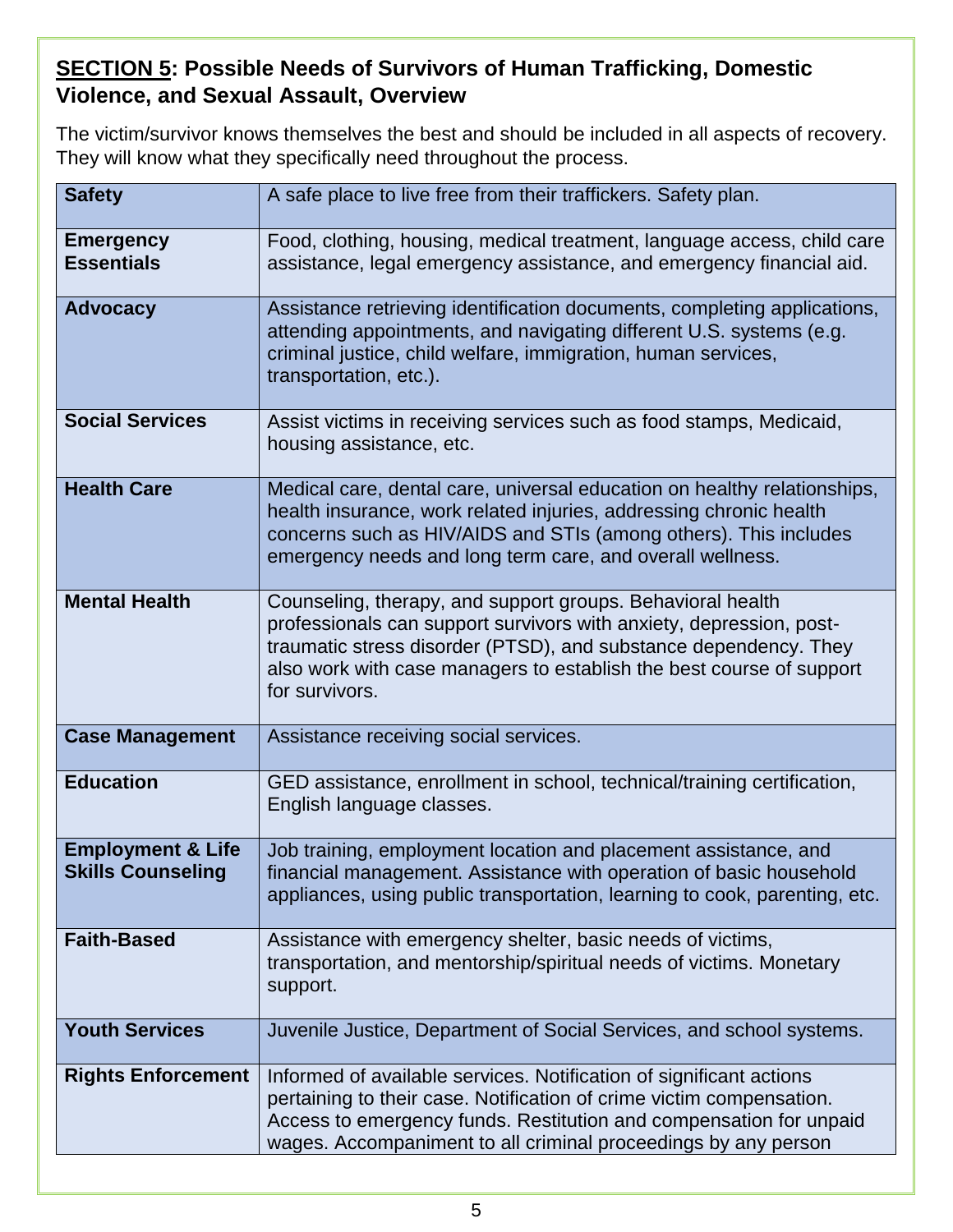|                                          | providing support or assistance. Receive notice of a defendant's<br>release.                                                                                                                                                                                                                                                                                                                                  |
|------------------------------------------|---------------------------------------------------------------------------------------------------------------------------------------------------------------------------------------------------------------------------------------------------------------------------------------------------------------------------------------------------------------------------------------------------------------|
| <b>Federal Law</b><br><b>Enforcement</b> | Helping with cases that involve interstate commerce, witness protection,<br>also insuring safety of victim/survivor, and repatriation. Also prosecutes<br>traffickers and buyers.                                                                                                                                                                                                                             |
| <b>Local Enforcement</b>                 | Ensures safety of victims/survivors, response, and referral to services.<br>Also tasked with arresting traffickers and buyers, collecting evidence,<br>and investigation.                                                                                                                                                                                                                                     |
| <b>Legal Assistance</b>                  | Legal representation, civil, criminal, family law, employment (back<br>wages/sexual harassment), and immigration. Assistance with filing T-<br>Visa applications and immigration petitions for foreign-born victims.<br>Child specific: Court appointed special advocate or guardian, advocacy<br>within child welfare system. Education on know their rights in the<br>workplace, sexual harassment/assault. |

### **[Legal Assistance Needs Overview](https://www.ovcttac.gov/taskforceguide/eguide/4-supporting-victims/44-comprehensive-victim-services/legal-needs/)**

| <b>Minors</b>                           | Minors may require legal representation in guardianship proceedings<br>and education/school issues (placement, suspension, tuition).                                                                                                                                                                                                                                                                    |
|-----------------------------------------|---------------------------------------------------------------------------------------------------------------------------------------------------------------------------------------------------------------------------------------------------------------------------------------------------------------------------------------------------------------------------------------------------------|
| <b>Housing</b>                          | Many trafficking survivors face housing problems such as eviction as a<br>result of a trafficking situation. They also need help with enforcing<br>disability discrimination housing laws.                                                                                                                                                                                                              |
| <b>Medical</b>                          | Some survivors may need help maintaining the privacy of their medical<br>records or applying for fee waivers for medical care.                                                                                                                                                                                                                                                                          |
| <b>Name and Gender</b><br>Change        | Some trafficking survivors request name changes for safety reasons,<br>and some transgender trafficking survivors may request name and<br>gender changes.                                                                                                                                                                                                                                               |
| <b>Family Law</b>                       | Protection or Restraining Order. Victims, particularly those who are<br>related to their traffickers, may need assistance with separation,<br>divorce, child custody and support, guardianship, or adoption.                                                                                                                                                                                            |
| <b>Employment Law</b>                   | Trafficking victims may have claims under state or local minimum wage<br>laws or contract law. Victims may have been subjected to harassment<br>or discrimination in their workplace and need assistance in filing a<br>complaint with the Equal Employment Opportunity Commission.                                                                                                                     |
| <b>Public Benefits</b><br><b>Access</b> | Trafficking survivors may be eligible for a wide range of federally and<br>locally funded public benefits, but usually need assistance to access<br>these benefits. The services available to them may depend on their<br>income, legal status, marital status, age, criminal record, and other<br>factors. Public benefits offices may not be familiar with trafficking, for<br>assessing eligibility. |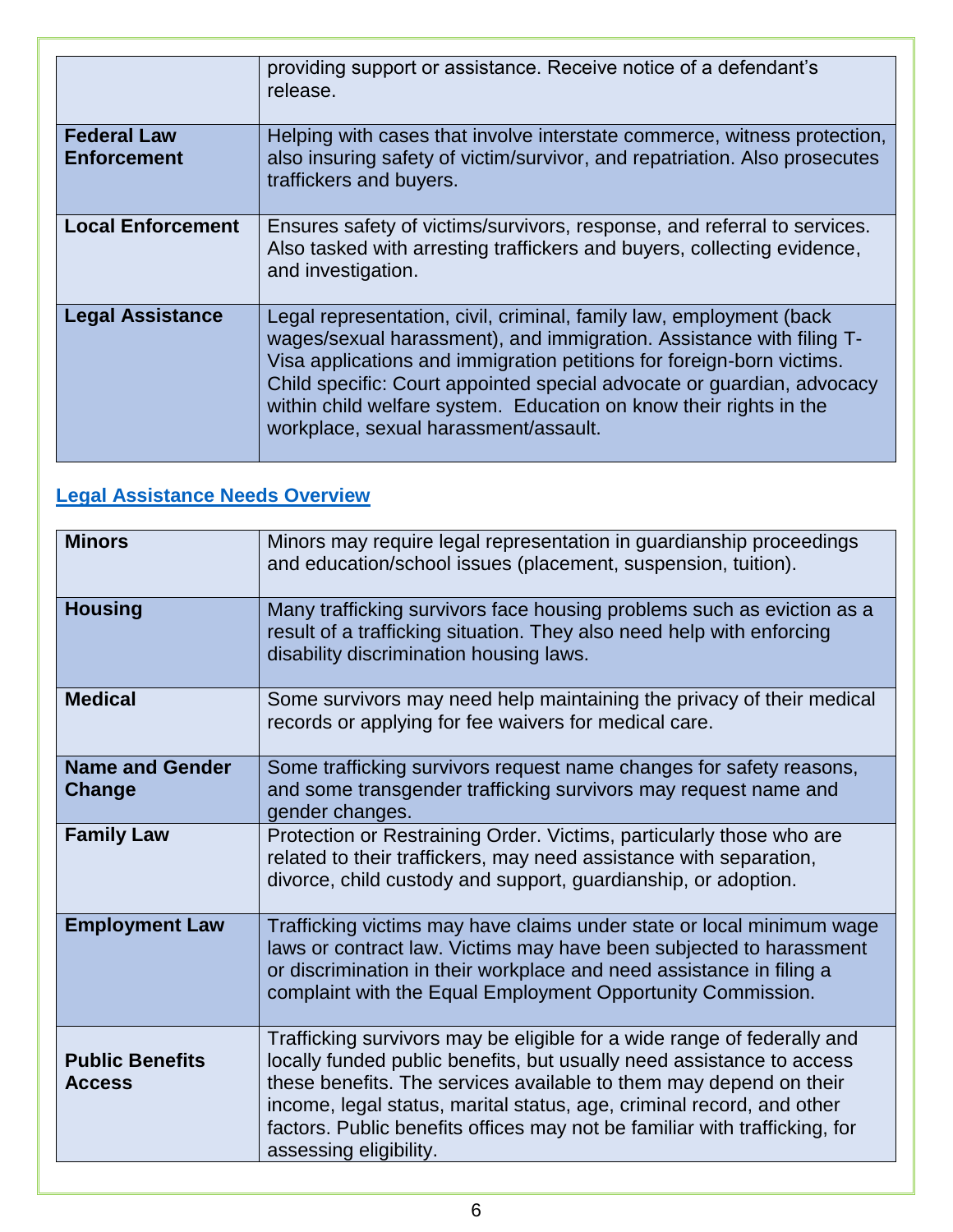| <b>Criminal Defense</b> | Victims facing current criminal charges will need representation in those<br>proceedings, and may be assigned a public defender if they cannot |
|-------------------------|------------------------------------------------------------------------------------------------------------------------------------------------|
|                         | afford a private attorney.                                                                                                                     |

**Immigration Law Needs and Protections Overview, OVC** 

**Legal Services Open to All Immigrant Survivors – NIWAP Resources** 

| <b>Continued</b><br><b>Presence</b>                         | Temporary immigration relief to potential witnesses who are victims of<br>severe forms of trafficking. Continued Presence is generally issued for 1<br>year, includes employment authorization, and confers eligibility for<br>some federally funded public benefits. May be renewed in 1-year<br>increments, upon law enforcement request. |
|-------------------------------------------------------------|---------------------------------------------------------------------------------------------------------------------------------------------------------------------------------------------------------------------------------------------------------------------------------------------------------------------------------------------|
| <b>T Nonimmigrant</b><br><b>Visa</b>                        | Issued for 4 years, include employment authorization, and confer<br>eligibility for some federally funded public benefits. Also available to<br>certain immediate family members of the victim. Can apply for<br>Permanent Resident status after 3 years or the conclusion of the<br>criminal case.                                         |
| <b>U Nonimmigrant</b><br><b>Visa</b>                        | For victims of a variety of crimes and require law enforcement support.<br>Issued for 4 years, include employment authorization, no access to<br>federally funded public benefits.                                                                                                                                                          |
| <b>Special Immigrant</b><br>Juvenile (SIJ)<br><b>Status</b> | Allows certain foreign national children who are abused, abandoned, or<br>neglected to remain legally in the United States and to seek Permanent<br>Resident status (a "green card"). Trafficked youth who are in the child<br>welfare system often qualify for SIJS.                                                                       |
| <b>Repatriation</b>                                         | Foreign national victims/survivors might prefer to return to their home<br>country, and may need assistance in replacing their passport or other<br>documentation. They should also be provided with referrals or<br>resources that are available in their home country for survivors of<br>trafficking.                                    |

**[Civil Legal Needs of Survivors of Human Trafficking](https://www.ovcttac.gov/taskforceguide/eguide/4-supporting-victims/44-comprehensive-victim-services/legal-needs/civil-legal-needs/)**

Research your [state law](https://www.ncsl.org/default.aspx?tabid=29867) to determine what benefits are available for victims/survivors of human trafficking in your state or region.